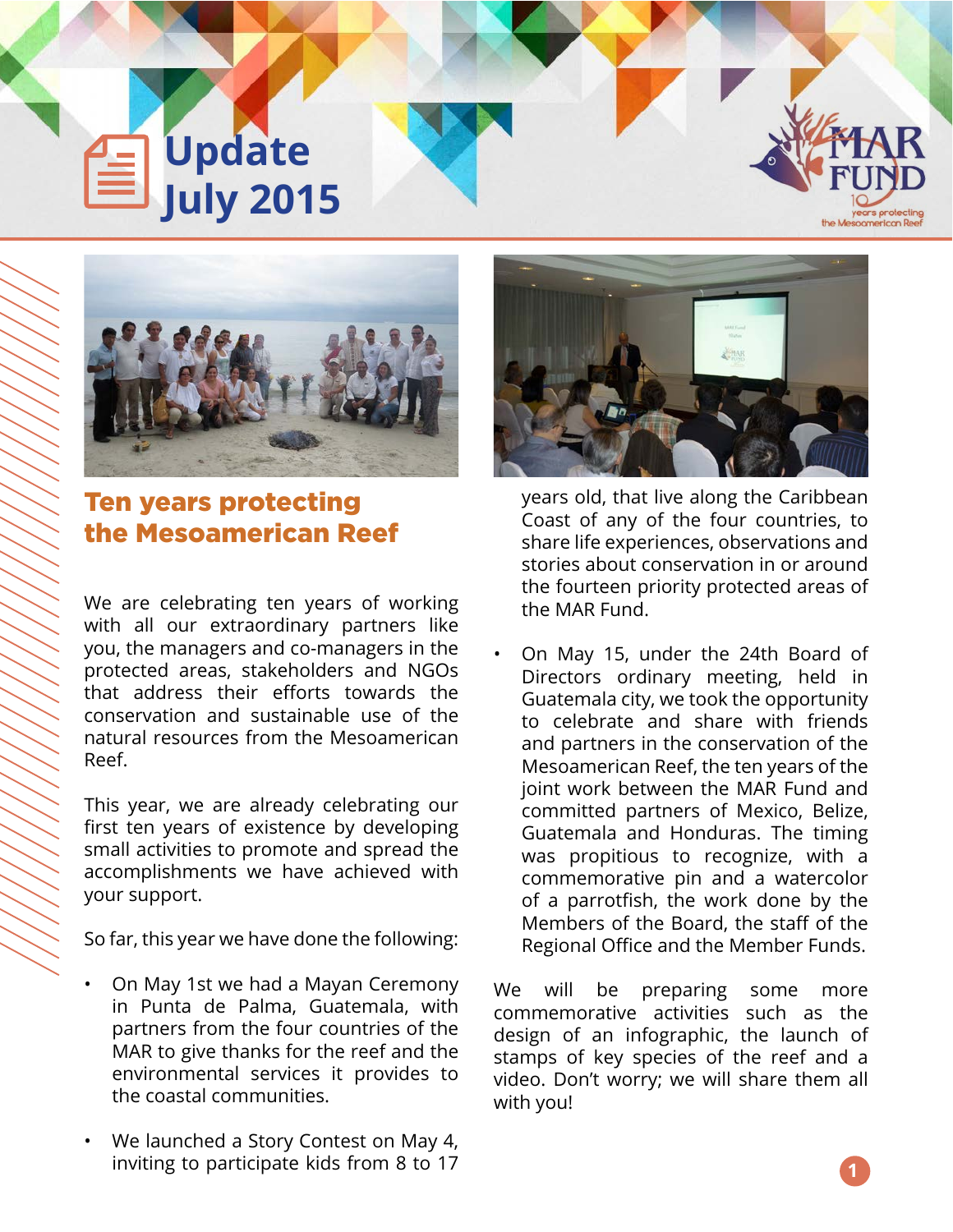

## German Cooperation Support

## Reef Rescue Initiative

We are extremely thankful to the German Government who, through the KfW, donated US\$ 8.5 Million to the MAR Fund. Thanks to this generous support, recovering damaged and degraded reefs in the region is a tangible possibility.

The objective of the initiative is to increase the resilience and ability to recover of the Mesoamerican Reef -and of the environmental and cultural services it provides- through capacity building, regulations, economic incentives and financial sustainability required for effective and timely restoration.

Under this initiative, reef restoration is addressed through two approaches:

**a. Continuous Restoration.** Based on coral nursery techniques, cultivating coral fragments to be transferred to reef areas that have been degraded or damaged.

**b. Emergency Response.** Response to hurricanes or ship groundings to recover and attach live coral fragments with the double objective of preventing secondary damage and restoring the reef.

Four key strategies guide the initiative:

- 1. To ensure sustainable long-term funding for continuous and emergency restoration through the establishment of an Emergency Fund;
- 2. To support and develop reef restoration and rehabilitation in the region;
- 3. To develop alternative sources of income and new employment opportunities for local communities, and
- 4. To promote the commitment of governments from all four countries in the region.

This initiative will be carried out by the Central American Commission on Environment and Development (CCAD) and the MAR Fund.

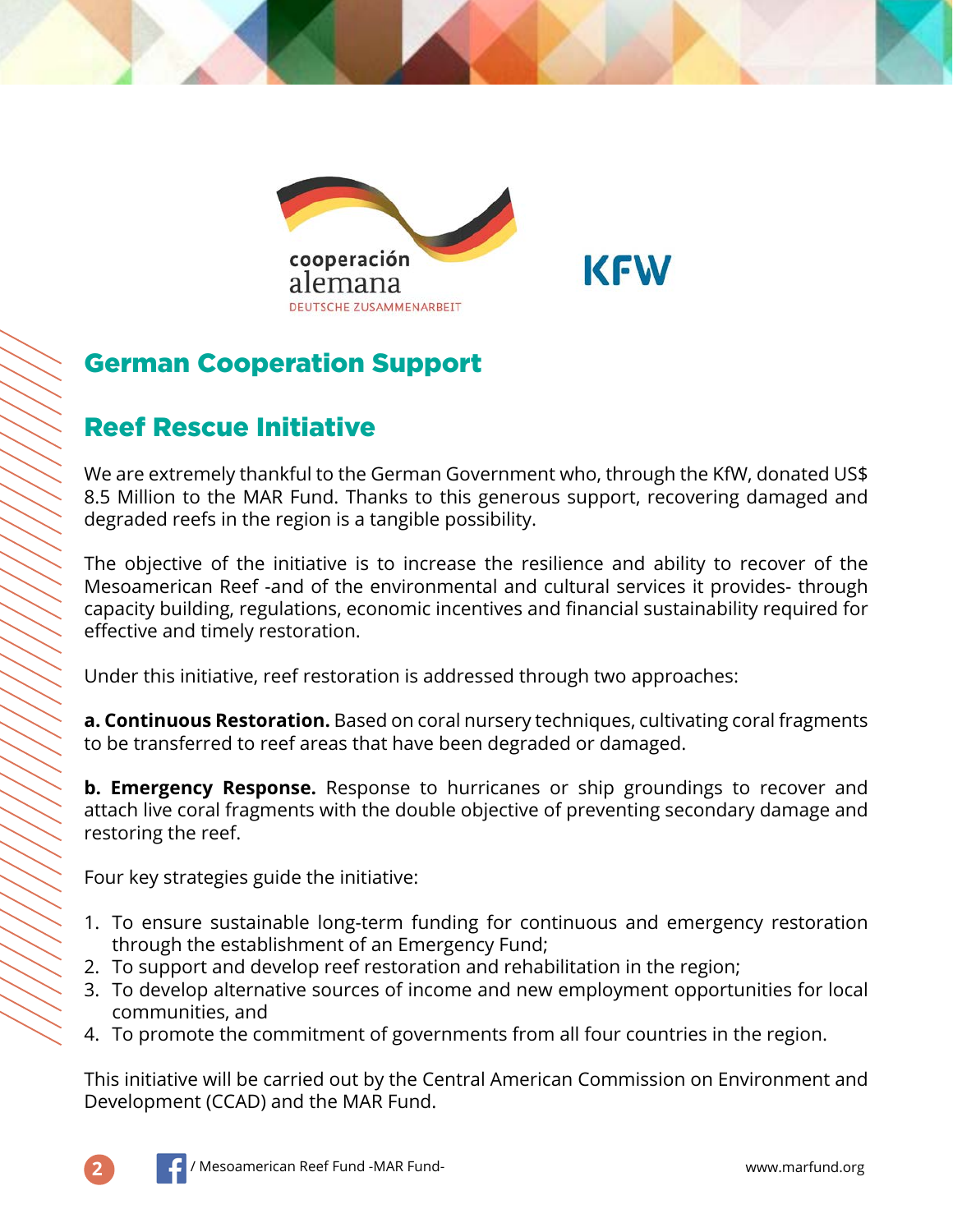

## Project Conservation of Marine Resources in Central America

### Phase I

We have started the final stretch of Phase I with the approval of the 2015-2016 Biennial Work Plans (BWP) and signing the financial agreements for each protected area.

The BWPs are focused on priority and sustainable activities such as monitoring and control and surveillance efforts, updating of Management Plans and economic alternatives for coastal communities, among others.

From April 12 – 17, a field visit was made to Port Honduras Marine Reserve, Belize, and Yum Balam Flora and Fauna Protected Area, Mexico, with the participation of Dr. Stefan Rischar of KfW, María José González and Claudio González of the MAR Fund, and Enrico Gasparri, the permanent expert hired for the Project. The member funds from each country also participated in the visit in their respective area. Ingrid Hahn, KfW Deputy Director Office for Mexico, Costa Rica and Nicaragua, who is based in Mexico City, also joined the visit to Yum Balam.

The mission had the following objectives:

- To review the procedures for procurement of goods and services;
- To make a physical check of the inventories; and
- To make a field visit to the two protected areas to see advances on project activities.

The office of Pronatura Peninsula de Yucatan (PPY), the NGO administering the funds for Yum Balam, was also visited for the review of administrative documents. Everything was in order and according to the project´s operational manual.

During the visit, we were able to verify the quality of the infrastructure works carried out in the two areas. In Belize, the rock wall built in Abalone Caye to protect TIDE's field station, the dry fruit facility for fisher women in Punta Gorda and the cultural kitchen that is run by the women group of Punta Negra. And in Mexico the repairs made to the offices of CONANP in Holbox Island and Kantunilkin town, both are strategic sites inside the protected area.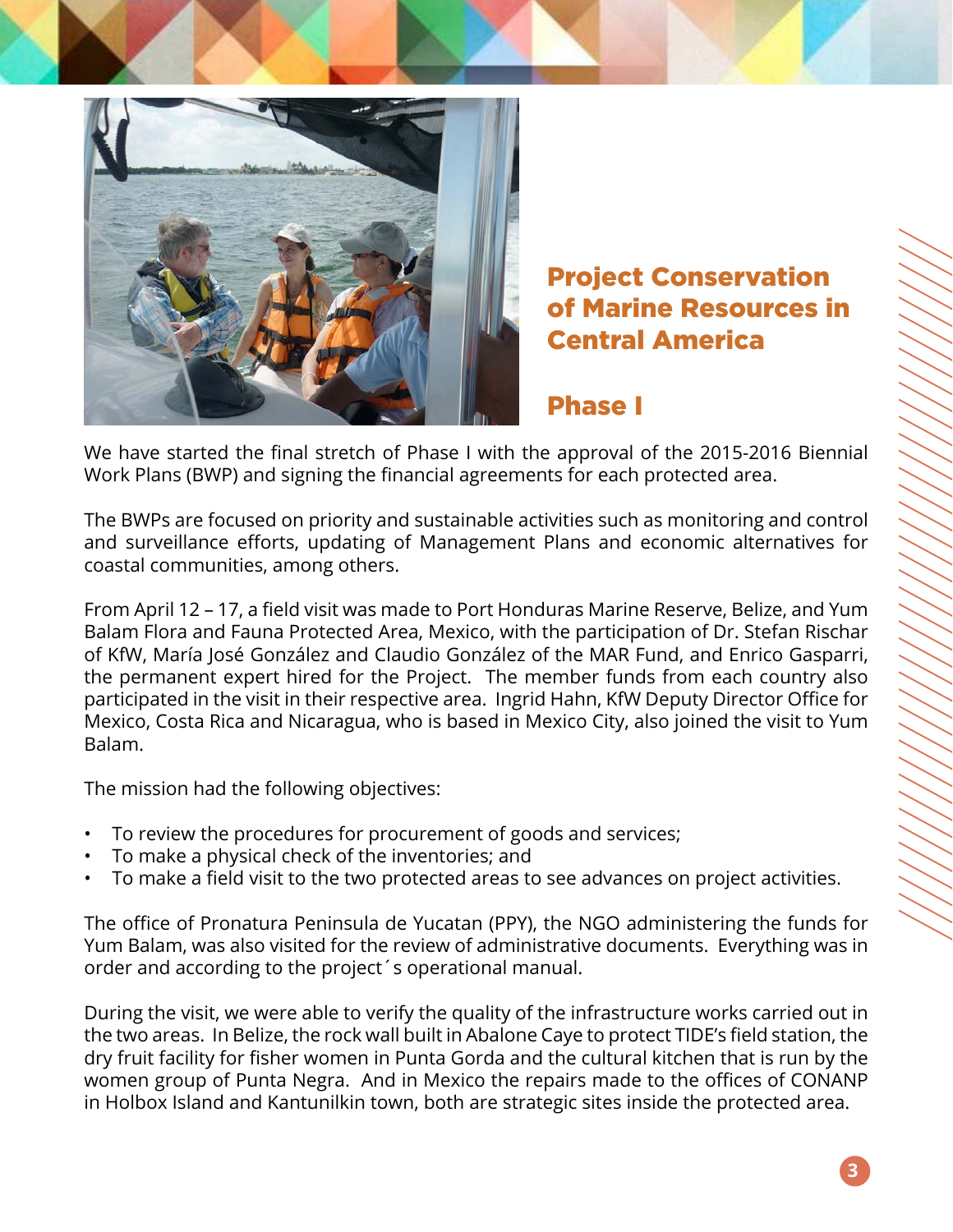

The equipment purchased with the project and the inventories where these are registered were also checked. Minor recommendations were made to the inventory list of TIDE.

The second meeting for implementers of Phase I of the project was held in Livingston, Guatemala, during April 27 - 30. Twenty four people from the four protected areas that participate in Phase I of the project and our member funds attended the meeting.

The objectives of the meeting were to share and exchange information and experiences between the protected areas, as well as inform them on progress, challenges and opportunities of the Project at regional, national and local level and implementation of coordination platforms, alliances created or other projects and partners in the region.

The implementers also shared the implementation of a good practice in management and operation of each of their protected areas. For example:

• CONANP (Mex), shared the communication as a management tool in the area, and they told how they are working together with strategic partners (NGOs, Universities, other PAs) to manage natural resources of the area.

- TIDE (Bel) exposed their monitoring program and how it has provided them of valuable decision-making information. They also presented their control and surveillance system.
- CONAP (Gua) presented the process of establishment of a Support Committee for the Management of the Area that has promoted spaces of dialogue among and greater participation of the civil society in the co-management of the area, sustainable practices for the use of natural resources, and the compliance of management instruments.
- RMP (Hon) talked about their marine infrastructure program that has successfully decreased anchoring on the reef, supported dive shops reducing their operation costs by using the buoys installed, increased the safety of boats that use the navigation channels demarcated with buoys, among others.
- BICA (Hon) spoke of their Water Quality Monitoring Program and the dissemination of results to local authorities and the Water Boards. They have ratified agreements, promoted meetings with authorities, stakeholders, universities and the IDB, identified priority intervention areas, and discussed the Water regulations, among many other actions.

At the end of the meeting, agreements on improving the communication between all involved in the project was accorded. A Whatsapp group was formed in order to share activities and experiences on real time. Further than sharing productive and interesting activities of the Project, a massive regional effort was made to help locate a missing person using a kayak in Roatan. All areas collaborated!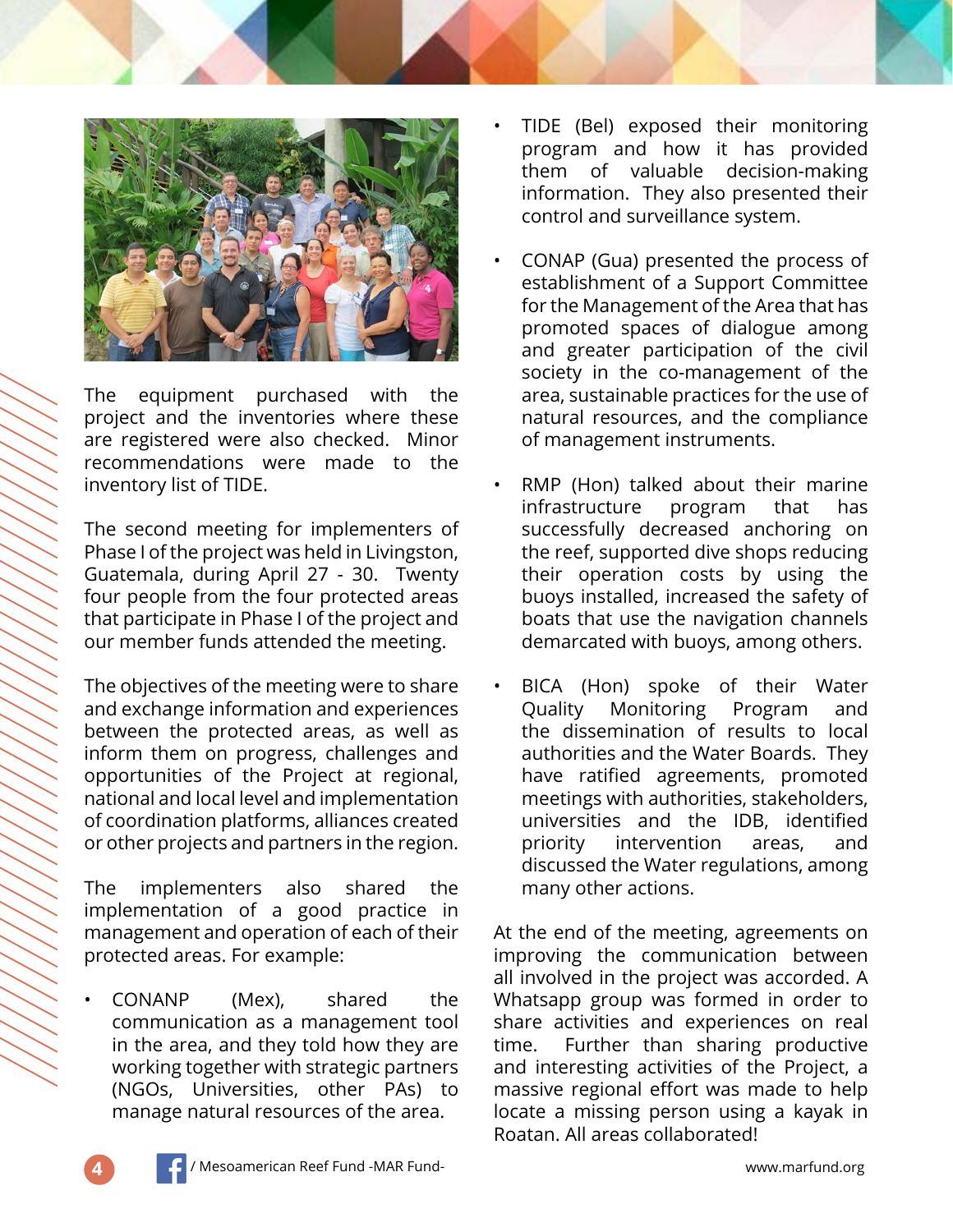### Phase II

Phase II of the Project will begin field activities in July. The 2015 Annual Work Plans are approved, the financial agreements are signed and the financial planning is ready in all five areas :

- 1. Manatee Sanctuary State Reserve, in Mexico;
- 2. Corozal Bay Wildlife Sanctuary, in Belize;
- 3. South Water Caye Marine Reserve, in Belize;
- 4. Río Sarstún Multiple Use Area, in Guatemala, and
- 5. Turtle Harbour / Rock Harbour Special Marine Protection Zone, in Honduras

We will share with you all progress and advances these areas achieve during the year.



### MAR Fund Small Grants Program

## Sixth Request for Proposals Reducing Threats and Improving Management in Key Coastal and Marine Protected Areas in the Mesoamerican Reef

Most of the projects of this RfP have finalized and are being revised for their final approval.

Some of their most important results are: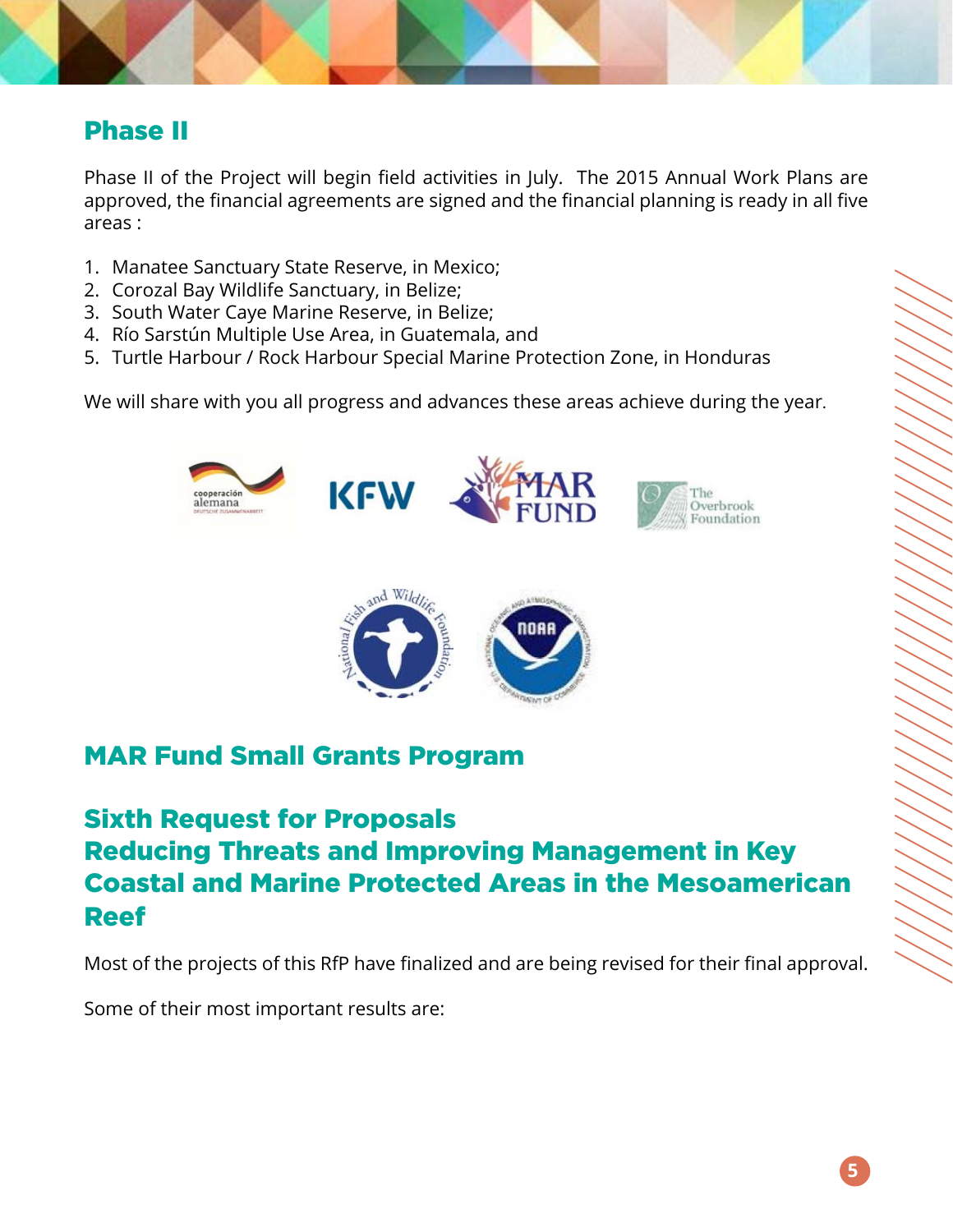

### **1. Increasing the cost-effectiveness of MPA enforcement in the Port Honduras Marine Reserve, Belize. TIDE**

Objective: The overall project objective is that enforcement in PHMR is more costeffective, as indicated by an increase in the number of infractions that are penalized and a decrease in the amount of money spent per infraction penalized.

- The implementation of the Spatial, Monitoring and Reporting Tool (SMART) has increased cost-effectiveness by providing information that can be compared for making management decisions, such as lower patrol efforts vs. highest illegal encounters, among others.
- A total of five rangers received boarding procedures training by the Belize Coast Guard Officers
- In addition, five rangers and four community personnel received training in powerboat safety level 2 from the Royal Yachting Association

### **2. Strengthening the network of fish refuges in the Gulf of Honduras. TRIGOH**

Objective: To strengthen the fish refuges network of the Gulf of Honduras through political incidence and the management of scientific information.

- The Research Protocol prioritizing the assessment of fish species (reef, commercial and invasive) and ecosystems (coral and mangrove) is complete
- Every TRIGOH member signed a letter of commitment to implement the research protocol for their biological monitoring
- The interactive database for biological information is ready to host the data and analyze it. Field data collection is pending and will be collected by TRIGOH's research team.
- The TRIGOH webpage was updated (www.alianzatrigoh.org)
- The Fisheries Authorities from Belize. Guatemala and Honduras signed a letter of understanding to support TRIGOH in fisheries matters

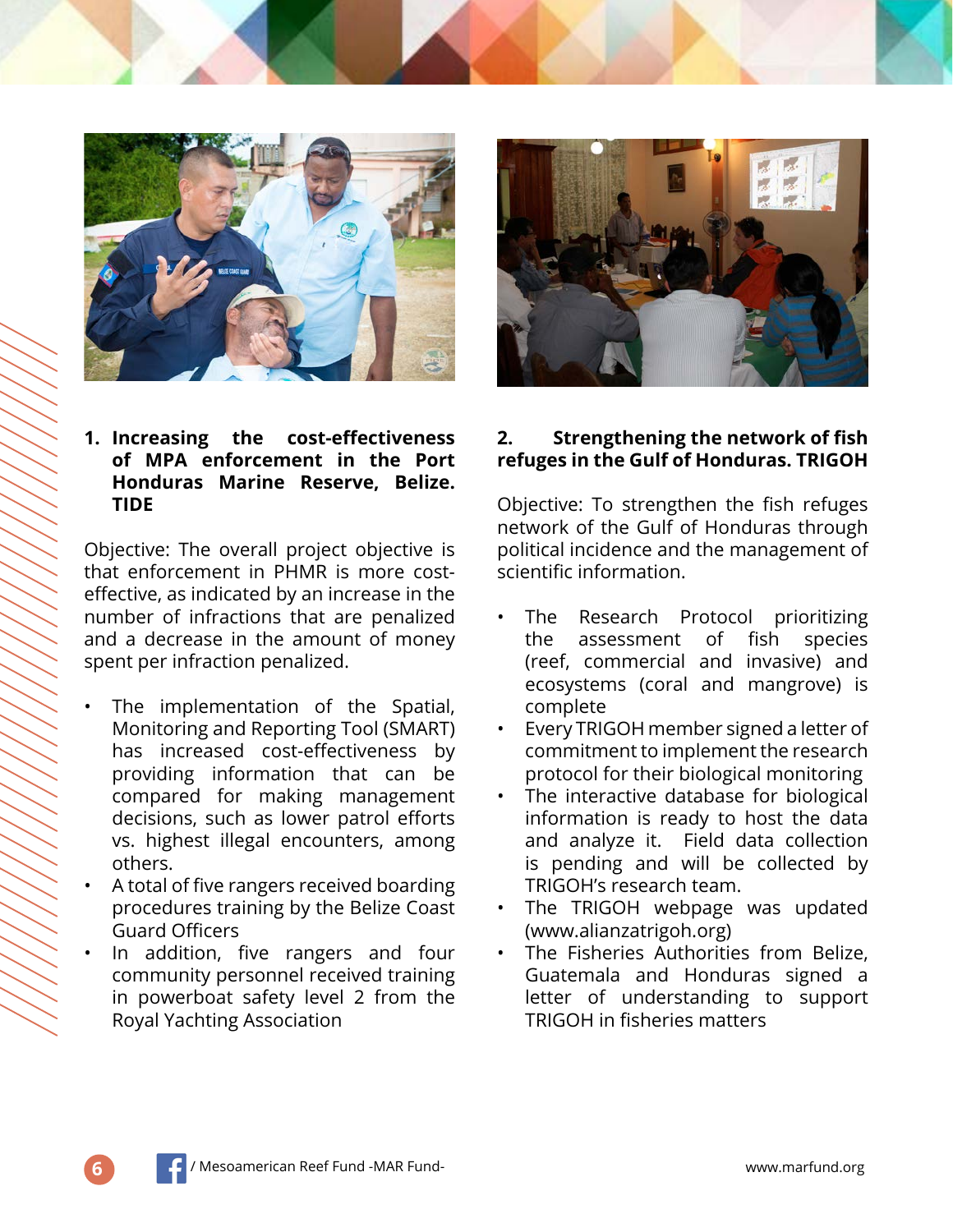



### **3. Support for the protection and conservation of sharks and rays in the Guatemalan Caribbean. CEMA**

Objective: To support the protection and conservation of sharks and rays, evaluating the implementation of Guatemalan Caribbean residents' shark and ray sighting touristic areas.

- The potential sites for sharks and rays sightings have been identified. These are:
- Within Río Sarstún Multiple Use Area:
	- Bajos de Foudara and Languaja
- Within Punta de Manabique Wildlife refuge:
	- Cabo Tres Puntas and Bahía La Graciosa
- Eleven different species of sharks and eight of rays have been identified using surveys and dive sightings
- A photographic identification guide of sharks and rays of the Guatemalan Caribbean was developed
- The guidelines to develop shark sighting activity in Guatemala are being prepared

### **4. Consolidation of the proposed fish recovery site in the Cuyamel-Omoa National Park. CCO**

Objective: to contribute to the conservation and sustainable management of fisheries resources and identifying economic alternatives for communities in the marine area of the Cuyamel Omoa National Park, Honduras.

- CCO and the fishing communities involved in the project have submitted all the required documents to ICF, the Protected Areas Authority, in order to implement the co-management agreement for the proposed fish refuge. They expect to have the signed agreement by August, 2015.
- With the joint patrolling of authorities and community members, illegal fishing activities have been reduced regarding the baseline within Cuyamel Omoa National Park
- The guardhouse built inside the fish refuge continues to provide strategic location for aquatic and terrestrial joint patrols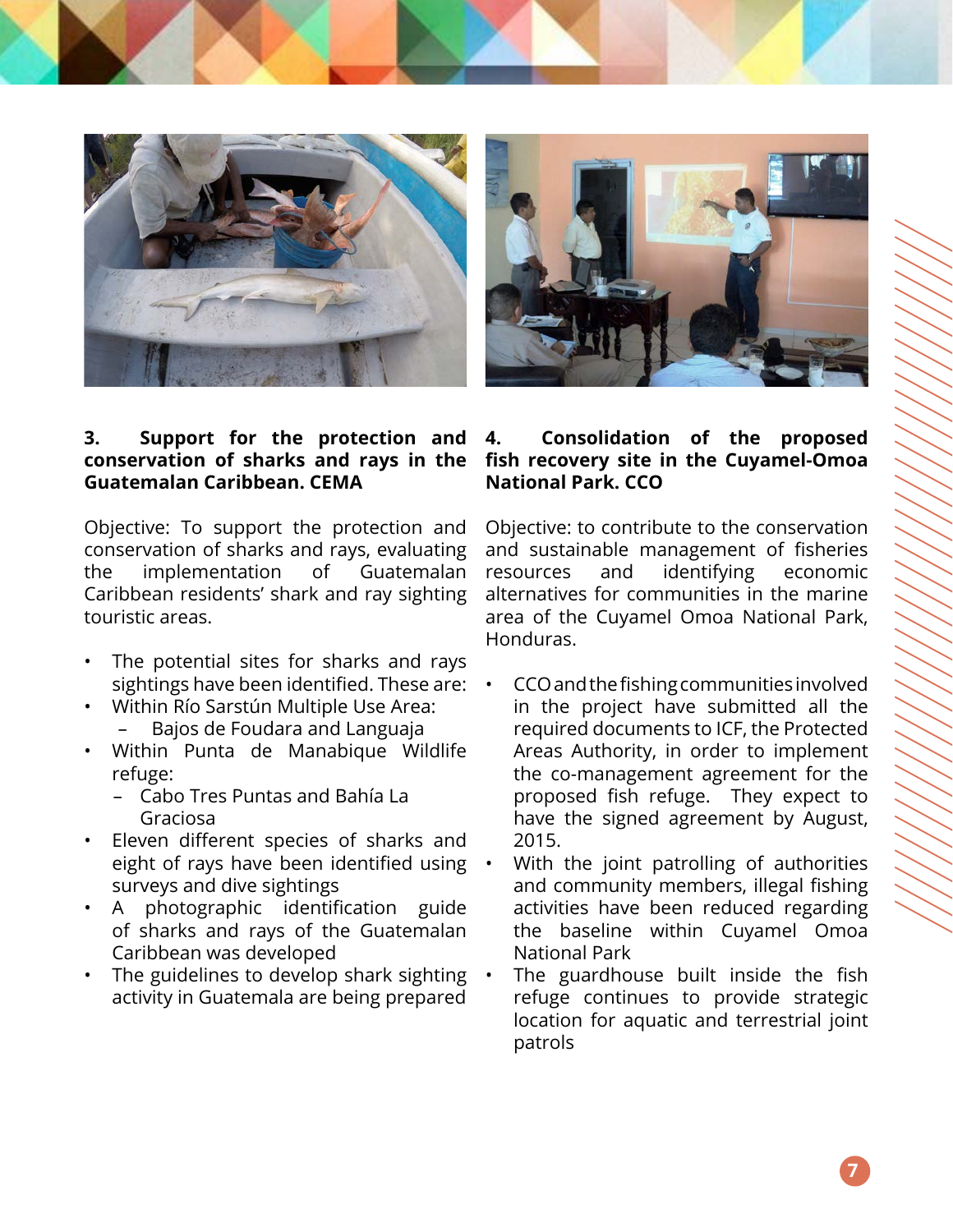

**5. First evaluation of the megafauna in the Mexican Caribbean: a key indicator of the recovery of biodiversity in fishing refuges. COBI**

Objective: to determine the abundance of some species of megafauna in Quintana Roo and strengthen the evaluation of the recovery of biodiversity in fish refuges, identifying new priority areas for conservation.

- The project monitored shark, ray, sea turtle and commercial fish species presence inside and outside fish refuges.
- Fish refuges monitored in:
	- Puerto Morelos
	- María Elena (Sian Ka'an)
	- Punta Herrero (Sian Ka'an)
- The techniques to monitor these were:
	- Transects
	- Baited remote underwater video stations (BRUVS)
- The final results of monitoring, that are still being evaluated show little difference between fish species presence inside and outside fish refuges.



**6. Banco Chinchorro: elasmobranch conservation through community participation and exchange of experiences. RAZONATURA**

Objective: to promote the conservation of elasmobranchs in RBBCH by characterizing the status of populations of sharks and rays and increase the capabilities of researchers, managers and fishermen of the protected area.

- Two workshops developed with fishermen, tourism service providers and protected area staff about knowledge and ecologic conscience regarding sharks and their importance for the reef
- Five fishermen have been trained in sharks and rays monitoring techniques
- The project expects to have the following outcomes:
- To generate a baseline of diversity and relative abundance of sharks and rays in Banco Chinchorro
- To build awareness regarding the importance of sharks among children of at least six schools and fishermen from the three Fishing Cooperatives of Banco Chinchorro
- To build capacity for monitoring sharks and rays in the protected area in fishermen, tourist operators and protected areas staff

The project will be finished at the end of July, 2015.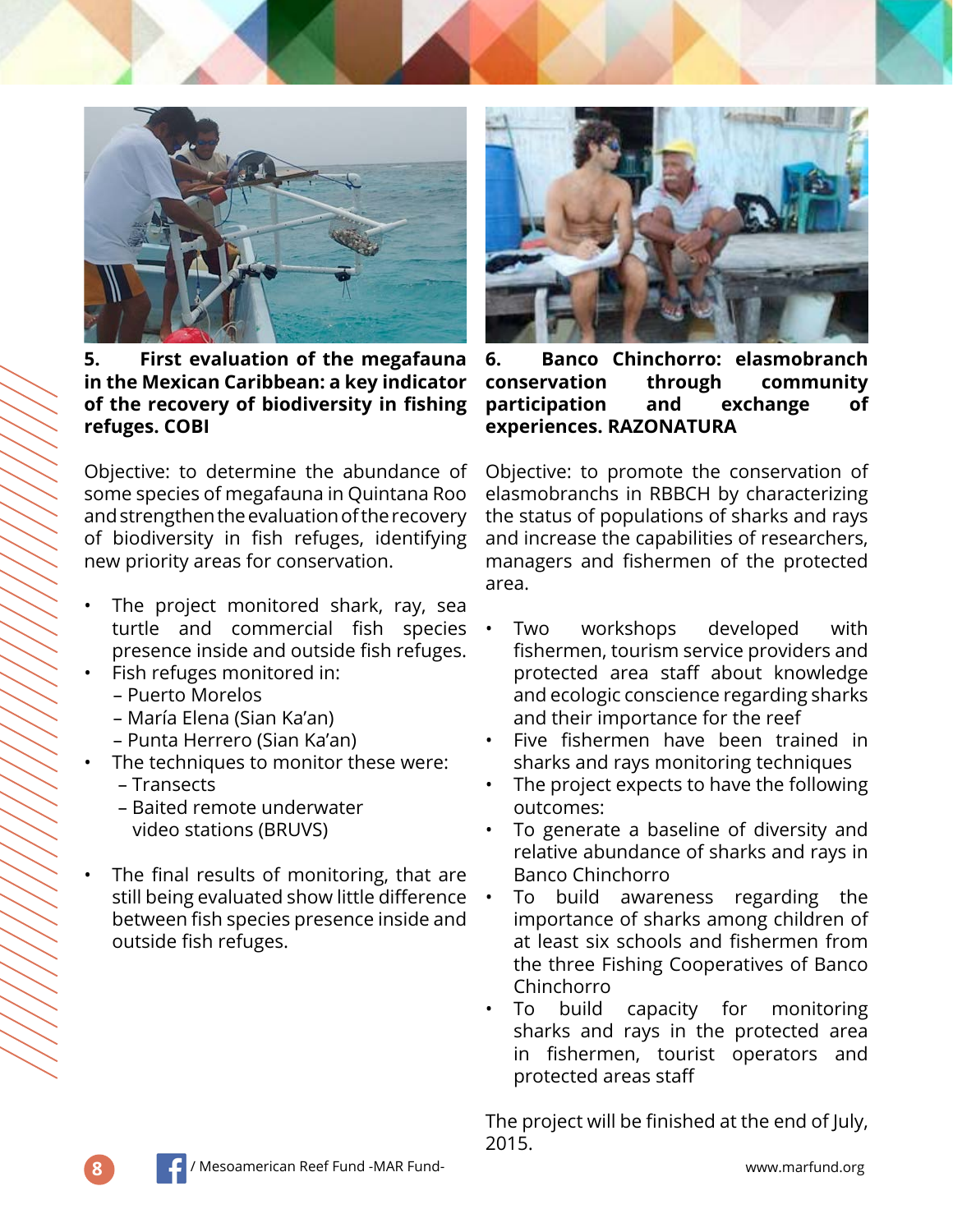









PAUL M. ANGELL FAMILY FOUNDATION

## Seventh Request for Proposals Development of Initiatives for better management of Coastal and Marine Protected Areas in the Mesoamerican Reef

We would like to thank our two newest donors that joined this request for proposals and strengthened it: Fondation de L'Orangerie and the Paul M. Angell Family Foundation. Five organizations supported this RfP and we are deeply thankful to them.

On January 29, 2015, the Grants Review Committee met in Guatemala City to evaluate the proposals submitted for our 7th RfP. As a result of the evaluation process, nine proposals were approved. Of these, one was submitted directly by community-based organizations and two of them by NGOs that involve active participation of local communities. The approved proposals were:

- 1. A practical approach to long-term lionfish control: developing Belize's national lionfish exploitation strategy, Fisheries Department, Belize
- 2. Strengthening the network of fish refuges by involving youth in better fishing practices in the Gulf of Honduras, TRIGOH, Guatemala
- 3. Pilot project to restore the Guatemalan Caribbean corals: exploring the feasibility and its potential as a tool for management and conservation, FUNDAECO, Guatemala
- 4. Strengthening self-management of local fishermen for the sustainable management of Sarstún Temash binational area, APROSARSTUN, Guatemala
- 5. Promoting the integrated management of RVS Laguna Guaymoreto, FUCAGUA, Honduras
- 6. Managing ecosystems and promoting economic alternatives in the area of fisheries recovery site PAMUCH, CCO, Honduras
- 7. Strengthening fisheries organizations for better management of marine ecosystems, COBI, Mexico
- 8. Consolidation of a Reef Restoration Team in Arrecifes de Xcalak National Park, OCEANUS, Mexico
- 9. Diploma in Participatory Management of Marine Protected Areas of the Mexican Caribbean, Moxviquil, Mexico

The grant agreements were signed between the months of April, May and June, and the disbursements to the Member Funds were made after this.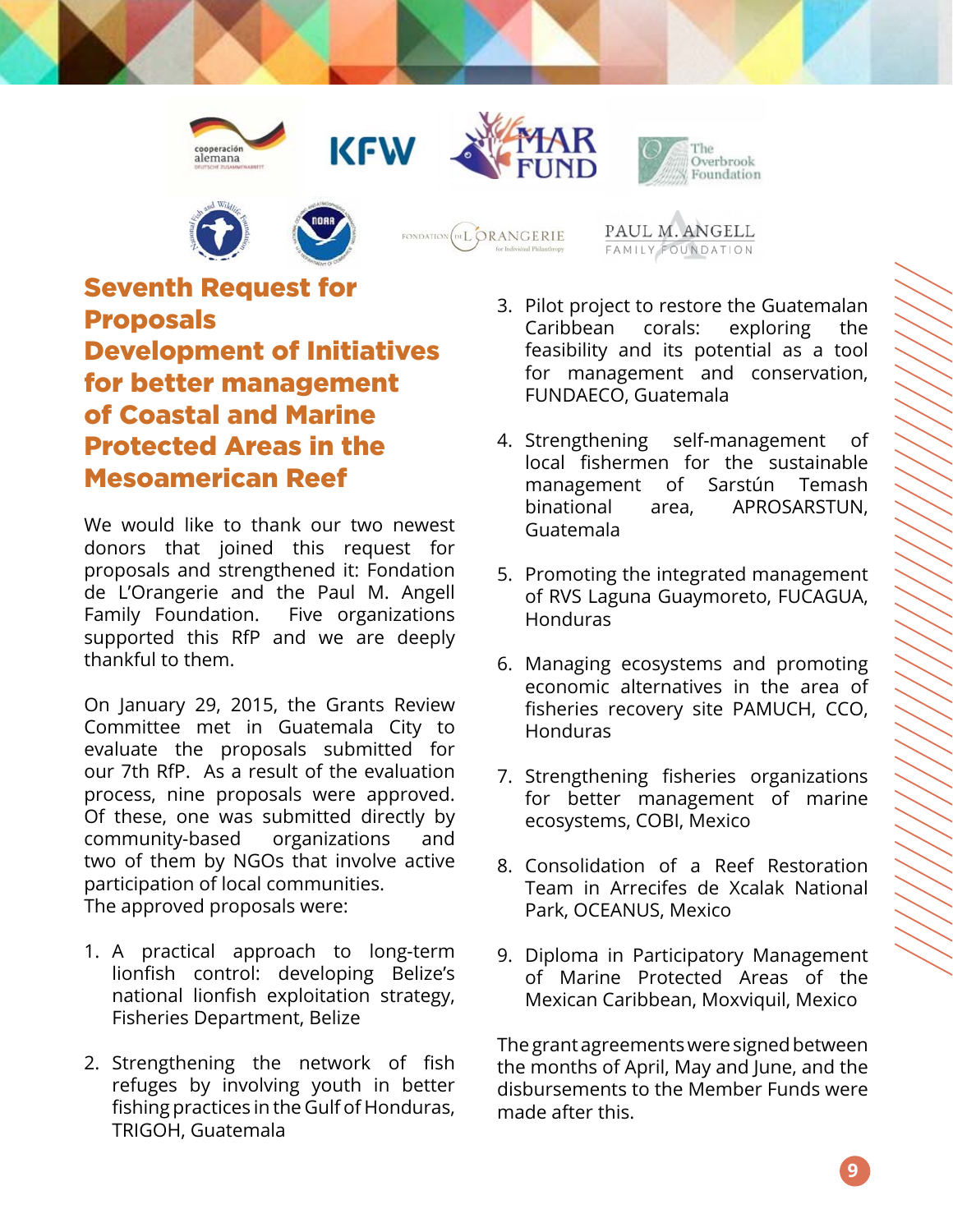

## Additional Projects

## Maintaining an Effective Enforcement Presence in the Southern Belize Reef Complex. Southern Environmental Association, Phase VI. Developed by SEA.

The objective of this project was to reduce illegal fishing activity within the Southern Belize Reef Complex (SBRC) by the year 2013 to a level comparable to the Gladden Spit Silk Caye Marine Reserve level of 2008 of only 26 illegal incidents and maintain this level up to 2014. The final results of this project presented in January, 2015 were:

- 152 patrols were carried out.
- Results: 41 warnings, 35 arrests and 28 convictions.
- The total rate of success of prosecution (88%) was higher than 2012 and 2013.
- The number of arrests in 2014 was 15 more than in 2013.
- The number of successful convictions doubled in comparison to 2013
- At the end of 2014 all numbers of activities (warnings, arrests, charges and convictions) have reduced considerably, in more than 50% in most of the cases, since the beginning of the enforcement program in 2009.

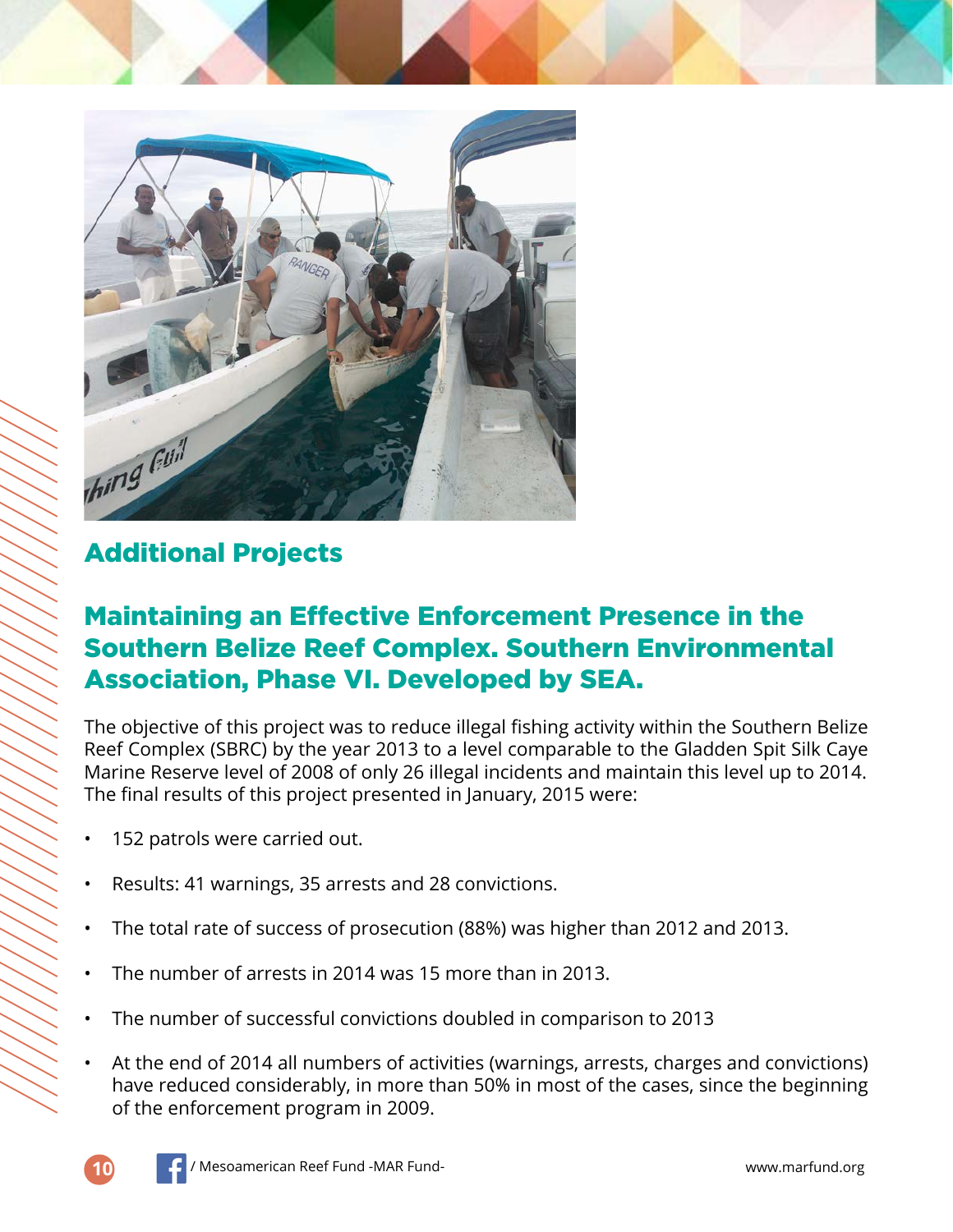

## Participatory design of fish refuges and fisheries co-management areas in the Río Sarstún Multiple Use Area, Guatemala, Phase II. Developed by **FUNDAECO**

The objective of the project is to design participatory four fisheries restoration zones and fisheries co-management areas by 2014 in the Río Sarstún Multiple Use Area.

The final results of the project were:

- The co-management agreement for the fisheries recovery site of Barra Sarstún/ Laguna Grande were prepared jointly by FUNDAECO, CONAP and the fishing communities.
- The management plans for Barra Sarstún/Laguna Grande and Cocolí fish refuges were designed
- Five fishermen from the communities of Cocolí, Tampico, Barra Sarstún and

Creek Chino were certified in open water scuba diving and the AGRRA methodology. They participated in six biological monitoring exercises in Cocolí, Laguna Grande and Barra Sarstún, two in each site.

- The two baseline indicators fish species, Blackbelt Cichlid and White Mullet, have increased their abundance in 3.5% average within the fishing refuges, although not yet formally established
- The collection Center of San Juan Village was equipped, and its business plan was designed and approved by the community



Improving Resilience through Coral Restoration in No-Take Areas. Developed by OCEANUS. The long term objectives of the project are:

Recover reef ecosystem health and promote recovery of fish species populations and biomass through a MAR region-wide coral restoration